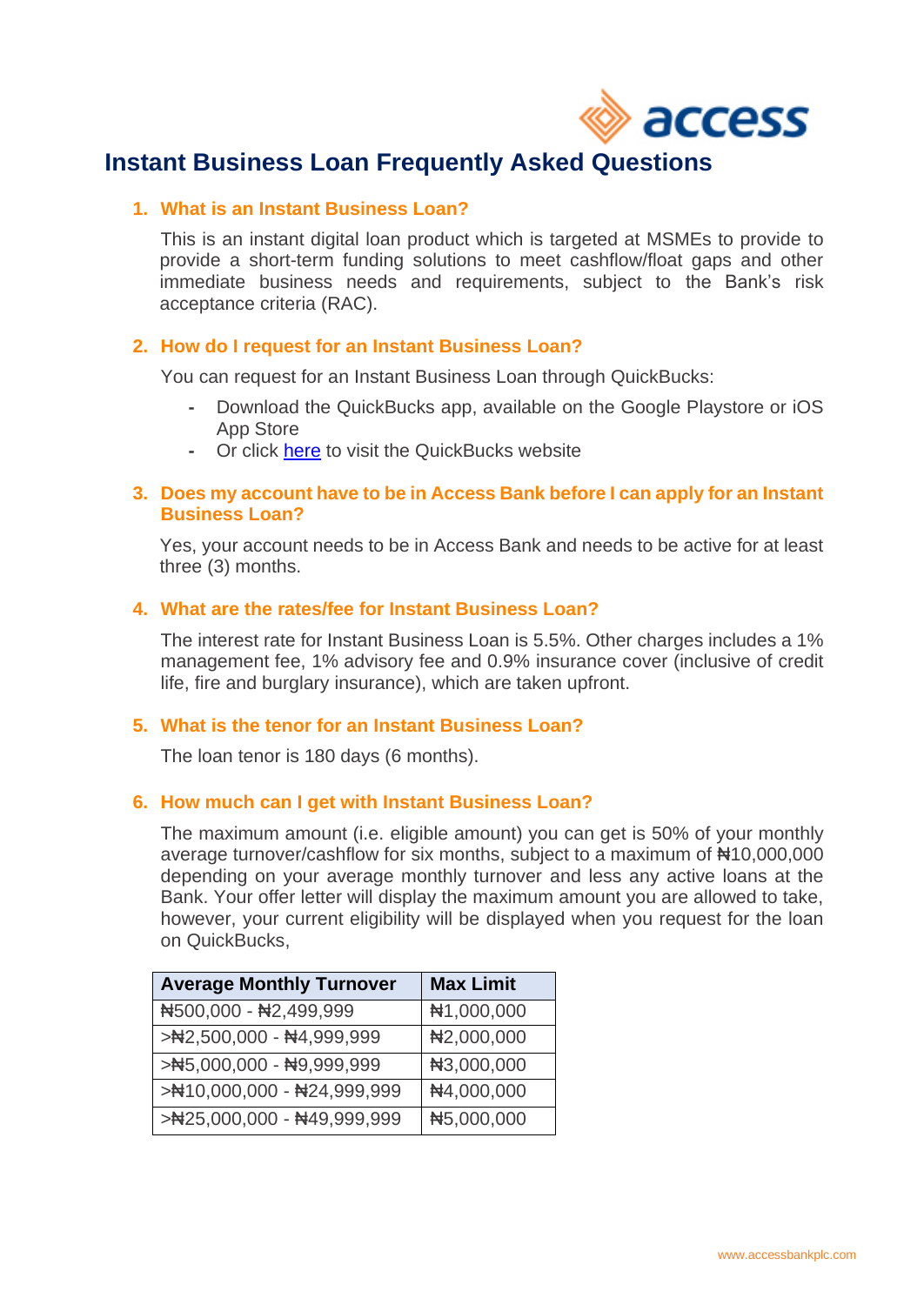

| > $\blacktriangleright$ 450,000,000 - $\blacktriangleleft$ 59,999,999 | N6,000,000  |
|-----------------------------------------------------------------------|-------------|
| > N60,000,000 - N69,999,999                                           | N7,000,000  |
| >N70,000,000 - N79,999,999                                            | N8,000,000  |
| > $\blacktriangleright$ 80,000,000 - \$89,999,999                     | N9,000,000  |
|                                                                       | #10,000,000 |

# **7. How can I qualify my business for an Instant Business Loan?**

Contact your Relationship Manager and provide your account number and Business details to be pre-approved for an Instant Business Loan; or to see if you are already pre-approved and confirm eligibility.

# **8. What are the pre-approval requirements for an Instant Business Loan?**

Please see the below list for the pre-approval requirements:

- **-** Registered business entity(ies) i.e. ventures, enterprises and limited liability companies with full 'know your customer' (KYC) documents.
- **-** Evidence of MEMART or Articles of Association to indicate company's interest in the product.
- **-** BVN and TIN of the company's promoter and all related accounts (of the promoter and business).
- **-** Evidence of a minimum of one (1) year of existence of the business.
- **-** Minimum of three (3) months relationship with Access Bank.

# **9. What documents and collateral are required to process the Instant Business Loan request?**

- 1. Accepted offer letter
- 2. Personal guarantee of the promoter or the majority shareholder of the Borrower, with the notarized Statement of Net worth
- 3. Irrevocable direct debit mandate, authorizing Access Bank to pool any funds in accounts linked to the promoters BVN
- 4. Irrevocable letter of lien/set off from related accounts, including sister companies or individual accounts of the promoters of the Borrower
- 5. Board resolution/Simple resolution
- 6. Advisory fee mandate

#### **10.What business sectors for an Instant Business Loan?**

The product is targeted at the following sectors:

- **-** Supermarkets
- **-** Hospitals and Healthcare
- **-** Clearing agents
- **-** Distributors and dealers
- **-** Vendors
- **-** Professional firms and Associations
- **-** Legal firms
- **-** Accounting firms
- **-** Quick service restaurants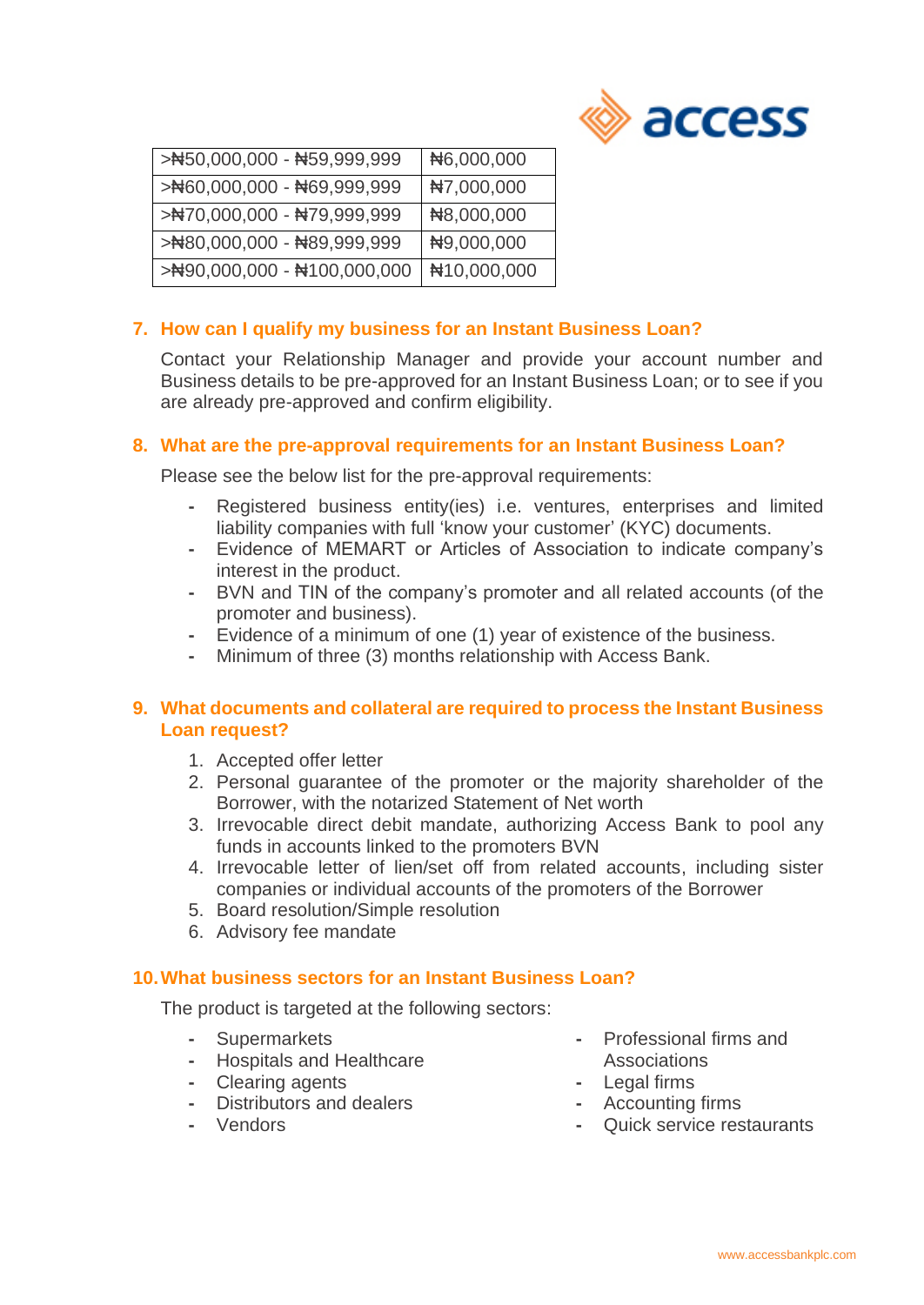- **-** IT Services
- **-** NGOs
- **-** Hospitality/lounges
- **-** Food and Drink
- **-** Manufacturing
- **-** Entertainment
- **-** Travel Agencies

# **11.What can affect my pre-approval and eligibility?**

Your eligibility will be affected by any of the following:

- **-** Average Monthly turnover less than ₦500,000
- **-** The customer has been registered for less than a year
- **-** The customer has exceeded the maximum number of returned cheques
- **-** The customer's relationship with Access Bank is less than three (3) months
- **-** Sectors not qualified for Instant Business Loans:
	- o Oil & Gas
	- o Contractors
	- o Real Estate
	- o Gambling/Firearms
	- o Religious Bodies
	- o Advertising
	- o Schools

#### **12.What if I have other existing loans, can I still get an Instant Business Loan?**

Where you have existing loans, the equated monthly instalment (EMI)/ monthly repayment(s) will be used in calculating your eligible amount. Your eligibility amount will therefore be 50% of your average monthly turnover, less any EMI. If the monthly repayment is higher than your eligible amount, you will not be able to take an Instant Business Loan.

#### **13.How long does it take to get a loan?**

The pre-approval process takes two (2) to five (5) working days. Once preapproved your Access Bank account is credited instantly, following a successful loan request on QuickBucks. However, it may take up to 24 hours to process before disbursement into your account. In such an event, we will notify you of any delays.

For returning customers, simply log on to the Quickbucks platform to make a digital loan request.

#### **14.Can I liquidate my Instant Business Loan early?**

Customers are at liberty to pay off their loan at their convenience. Interested customers should contact Access Bank on **+234 700 300 0000** or **+234 1 271** 

- access
- **-** Traders
- **-** Agriculture
- **-** Importers and Exporters
- **-** Pharmaceuticals
- **-** Transport
- **-** Diagnostic centre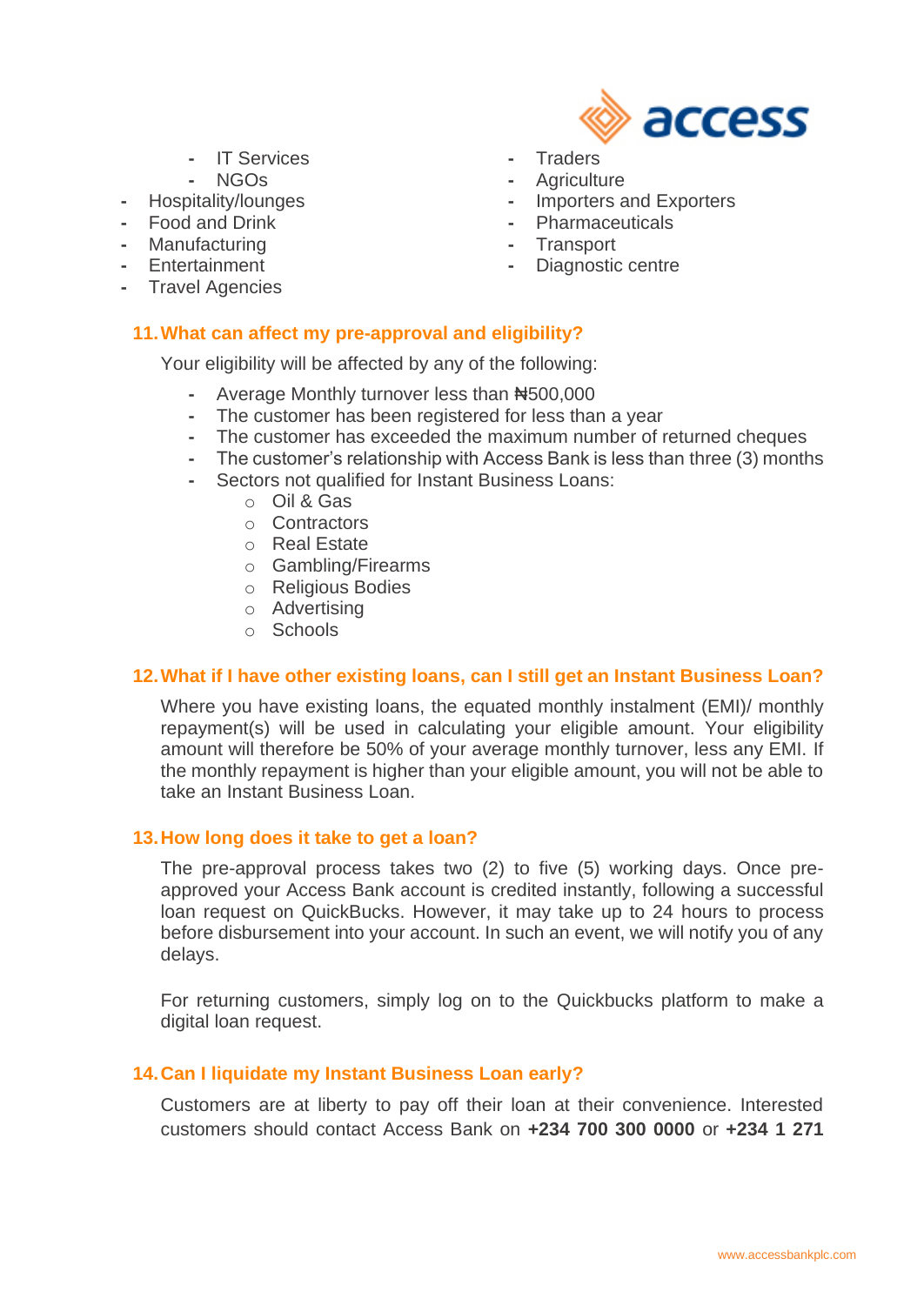

**2005**; send an e-mail to [contactcenter@accessbankplc.com;](mailto:contactcenter@accessbankplc.com) or visit any Access Bank branch to liquidate their loans.

# **15.What happens if my account is not funded for repayment on the due date?**

The loan amount will be deducted from any inflow into the customer's account. Where the loan us past due, deduction will be made from any account linked to your BVN.

#### **16.Is there any penalty for not repaying the loan on time?**

Customers will face a 1% penal charge per month for defaulting on the loan from 31 days past due.

# **17.Are there other instant digital loans at Access Bank?**

Yes, there are. Please see the table below for other instant digital loan products available for individuals and businesses.

| <b>Loan Type</b>                                       | <b>Available to</b>                                                                                                                                  | <b>Loan Amount</b>                                                          | <b>Repayment Plan</b>                                                       | <b>Pricing</b>                                                                                       |
|--------------------------------------------------------|------------------------------------------------------------------------------------------------------------------------------------------------------|-----------------------------------------------------------------------------|-----------------------------------------------------------------------------|------------------------------------------------------------------------------------------------------|
| Lending<br><b>Against</b><br><b>Turnover</b><br>(ILAT) | <b>Customers</b><br>who<br>maintain an<br>average<br>balance of<br>#35,000<br>over six<br>months                                                     | Up to 20% of<br>Average<br>Turnover,<br>subject to a<br>max. of<br>#300,000 | 90 days with<br>repayment over 3<br>months                                  | Interest 6.5% on<br>reducing balance<br>Management fee<br>1%<br><b>Credit Life</b><br>Insurance 0.5% |
| <b>LATO</b><br><b>Premium</b><br>(PLAT)                | <b>Customers</b><br>who<br>maintain a<br>minimum<br>turnover of<br>#200,000 in<br>the last 30<br>days and<br>#500,000 in<br>the last 6-12<br>months. | Up to 20% of<br>Average<br>Turnover,<br>subject to a<br>max. of<br>#500,000 | 90 days with<br>repayment over 3<br>months                                  | Interest 6.5% on<br>reducing balance<br>Management fee<br>1%<br><b>Credit Life</b><br>Insurance 0.5% |
| <b>PayDay</b><br>Loan<br>(PDLP)                        | Salary<br>account<br>holders with<br>Access<br><b>Bank</b>                                                                                           | Up to 75% of<br>monthly salary                                              | Against next<br>salary payment<br>or 30 days<br>(whichever<br>comes first)  | Interest 6.5%<br>Management fee<br>1%<br><b>Credit Life</b><br>Insurance 0.3%                        |
|                                                        | Other bank<br>customers<br>whose<br>salaries are                                                                                                     | Up to 50% of<br>monthly salary,<br>but subject to a<br>max. of<br>#500,000  | Against next<br>salary payment<br>or 30 days<br>(whichever<br>comes first). | Interest 7.5%<br>Management fee<br>1%                                                                |